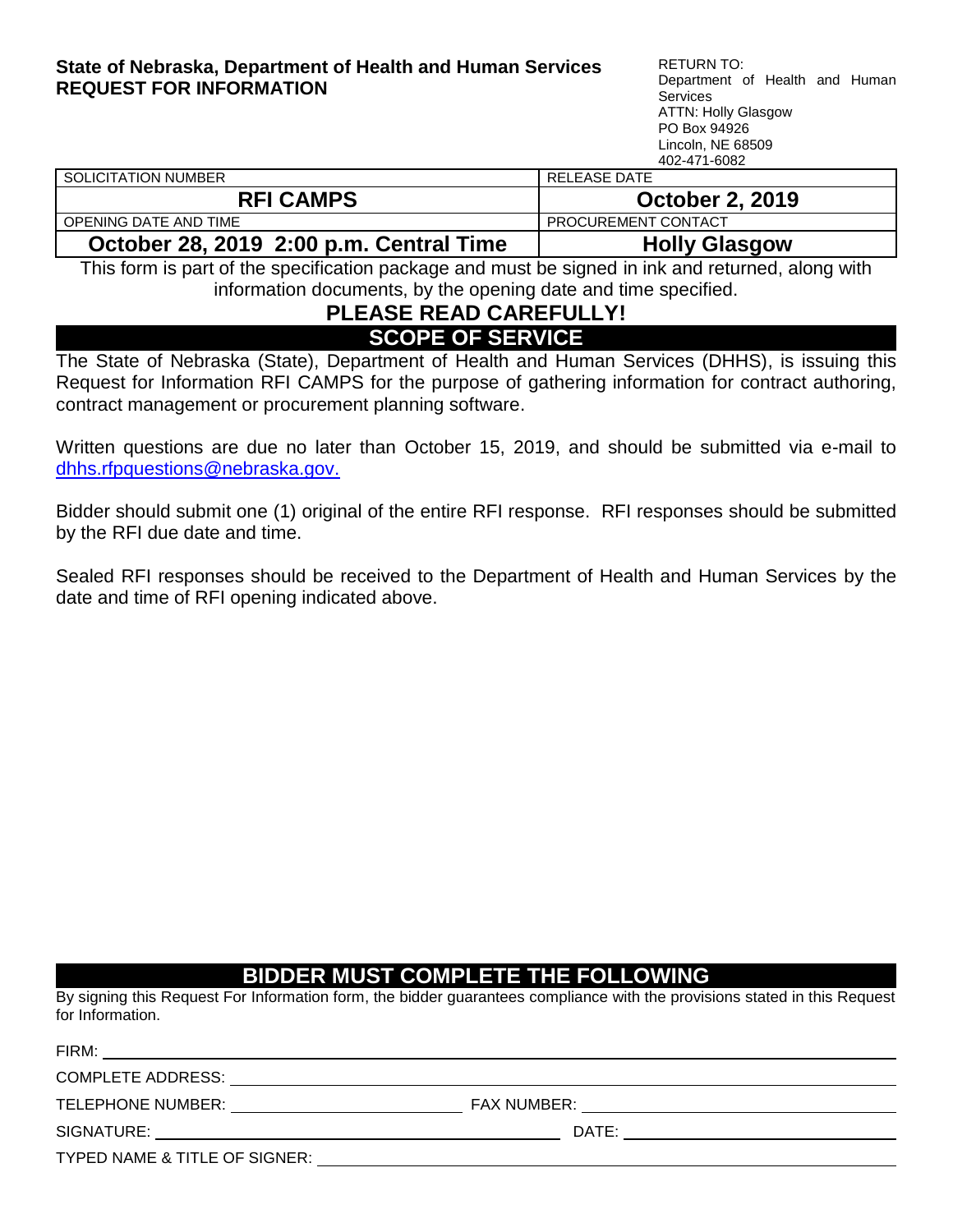# **TABLE OF CONTENTS**

<span id="page-1-0"></span>

| 1. |                                       |  |
|----|---------------------------------------|--|
|    | 1.1                                   |  |
| 2. |                                       |  |
|    | 2.1<br>2.2.<br>2.3.                   |  |
|    | 2.4<br>2.5.<br>2.6.<br>2.7.<br>2.8.   |  |
| 3. |                                       |  |
|    | 3.1<br>3.2.<br>3.3.<br>3.4.<br>3.4.1. |  |
|    |                                       |  |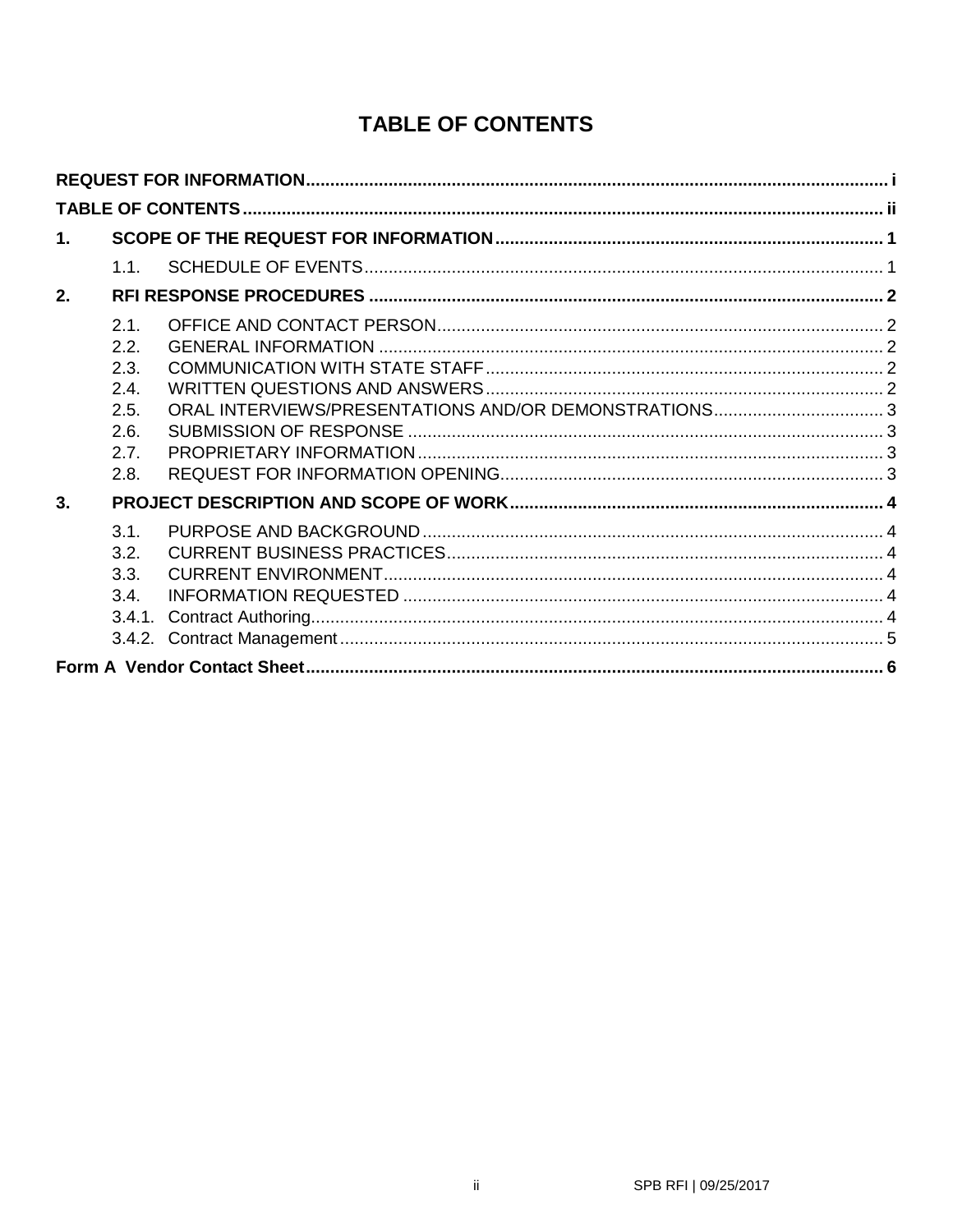## <span id="page-2-0"></span>**1. SCOPE OF THE REQUEST FOR INFORMATION**

The State of Nebraska, Department of Health and Human Services (hereafter known as DHHS), is issuing this Request for Information, RFI CAMPS for the purpose of gathering information for contract management and procurement planning software.

### **ALL INFORMATION PERTINENT TO THIS REQUEST FOR INFORMATION CAN BE FOUND ON THE INTERNET AT:** [http://das.nebraska.gov/materiel/purchasing.html](http://das.nebraska.gov/materiel/purchasing.htm)

### <span id="page-2-1"></span>**1.1. SCHEDULE OF EVENTS**

The State expects to adhere to the tentative procurement schedule shown below. It should be noted, however, that some dates are approximate and subject to change.

|   | <b>ACTIVITY</b>                                                                                                                                                                               | DATE/TIME                                          |
|---|-----------------------------------------------------------------------------------------------------------------------------------------------------------------------------------------------|----------------------------------------------------|
|   | Release Request for Information                                                                                                                                                               | October 2, 2019                                    |
| 2 | Last day to submit written questions                                                                                                                                                          | October 15, 2019                                   |
| 3 | State responds to written questions through Request for<br>Information "Addendum" and/or "Amendment" to be posted to<br>lthe internet at:<br>http://das.nebraska.gov/materiel/purchasing.html | October 18, 2019                                   |
| 4 | <b>RFI</b> opening<br>Location:<br>Department of Health and Human Services<br>301 Centennial Mall South<br>Lincoln, NE 68509                                                                  | October 28, 2019<br>2:00 PM<br><b>Central Time</b> |
| 5 | Conduct oral interviews/presentations and/or demonstrations (if)<br>required)                                                                                                                 | To Be Determined                                   |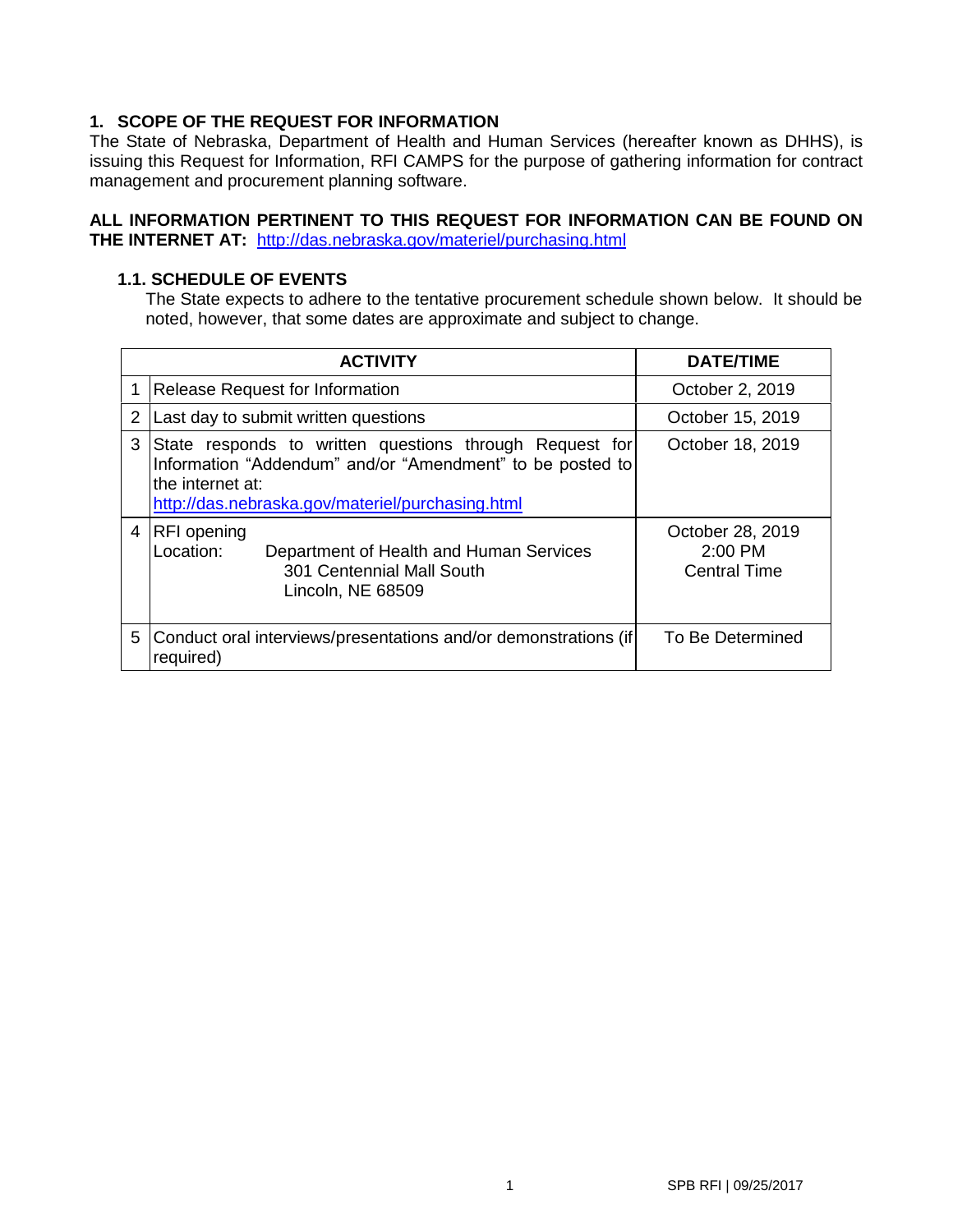## <span id="page-3-0"></span>**2. RFI RESPONSE PROCEDURES**

### <span id="page-3-1"></span>**2.1. OFFICE AND CONTACT PERSON**

Responsibilities related to this Request for Information reside with the State Purchasing Bureau. The point of contact for the RFI is as follows:

| <b>Holly Glasgow</b>                    |
|-----------------------------------------|
| Department of Health and Human Services |
| PO Box 94926                            |
| Lincoln, NE 68509                       |
| 402-471-6082                            |
| dhhs.rfpquestions@nebraska.gov          |
|                                         |

## <span id="page-3-2"></span>**2.2. GENERAL INFORMATION**

A subsequent Request for Proposal (RFP) may not be issued as a result of this RFI. There will not be a contract as a result of this RFI and the State is not liable for any cost incurred by vendors in replying to this RFI. If an RFP is issued, the information provided will assist the State of Nebraska in developing the Request for Proposal. This RFI does not obligate the State to reply to the RFI responses, to issue an RFP, or to include any RFI provisions or responses provided by vendors in any RFP.

## <span id="page-3-3"></span>**2.3. COMMUNICATION WITH STATE STAFF**

From the date the Request for Information is issued and until RFI opening (as shown in the Schedule of Events), contact regarding this RFI between potential vendors and individuals employed by the State should be restricted to written communication with the staff designated above as the point of contact for this Request for Information.

The following exceptions to these restrictions are permitted:

Written communication with the person(s) designated as the point(s) of contact for this Request for Information; contacts made pursuant to any pre-existing contracts or obligations; and State-requested presentations, key personnel interviews, clarification sessions, or discussions.

Violations of these conditions may be considered sufficient cause to reject a vendor's response to the RFI. No individual member of the State, employee of the State, or member of the Interview Committee is empowered to make binding statements regarding this RFI. The State of Nebraska will issue any clarifications or opinions regarding this RFI in writing.

### <span id="page-3-4"></span>**2.4. WRITTEN QUESTIONS AND ANSWERS**

Any explanation desired by a vendor regarding the meaning or interpretation of any Request for Information provision should be submitted in writing to the Department of Health and Human Services and clearly marked "RFI Number CAMPS; Software for Contract Management and Procurement Planning Questions". It is preferred that questions be sent via e-mail to dhhs.rfpquestions@nebraska.gov

It is recommended that Bidders submit questions sequentially numbered, include the RFI reference and page number using the following format.

| Question      | <b>RFI</b> Section | <b>RFI Page</b> | Question |
|---------------|--------------------|-----------------|----------|
| <b>Number</b> | Reference          | <b>Number</b>   |          |
|               |                    |                 |          |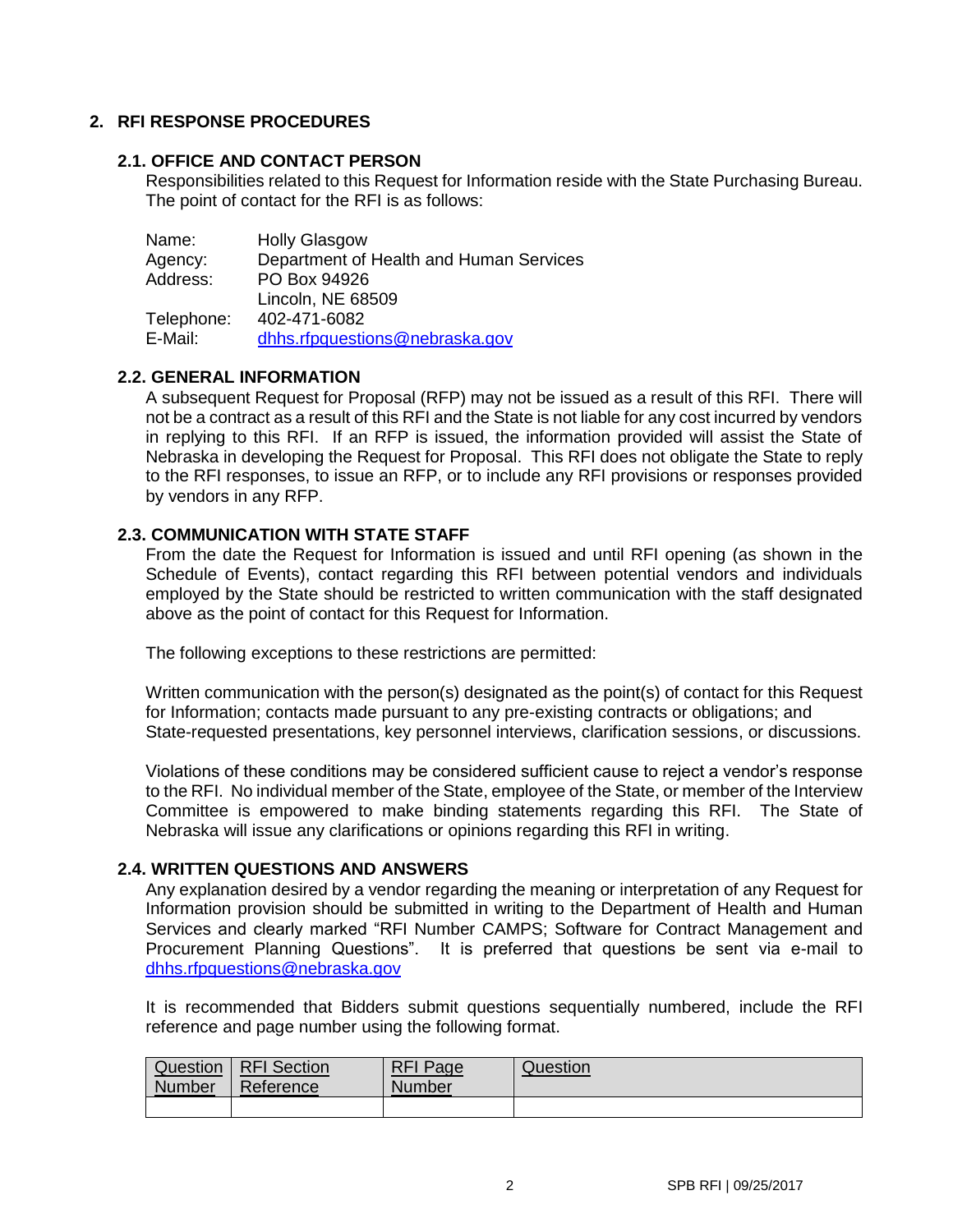Written answers will be provided through an addendum to be posted on the Internet at <http://das.nebraska.gov/materiel/purchasing.html> on or before the date shown in the Schedule of Events.

#### <span id="page-4-0"></span>**2.5. ORAL INTERVIEWS/PRESENTATIONS AND/OR DEMONSTRATIONS**

The Review Committee(s) may conclude that oral interviews/presentations and/or demonstrations are required. All vendors may not have an opportunity to interview/present and/or give demonstrations. The presentation process will allow the vendors to demonstrate their RFI offering, explaining and/or clarifying any unusual or significant elements related to their response.

Any cost incidental to the oral interviews/presentations and/or demonstrations shall be borne entirely by the vendor and will not be compensated by the State

#### <span id="page-4-1"></span>**2.6. SUBMISSION OF RESPONSE**

The following describes the requirements related to the RFI submission, handling and review by the State.

To facilitate the response review process, one (1) original of the entire RFI response should be submitted. RFI responses should be submitted by the RFI due date and time.

**A separate sheet must be provided that clearly states which sections have been submitted as proprietary or have copyrighted materials.** RFI responses should reference the request for information number and be sent to the specified address. Please note that the address label should appear as specified on the face of each container. If a recipient phone number is required for delivery purposes, 402-471-6082 should be used. The Request for Information number must be included in all correspondence.

### <span id="page-4-2"></span>**2.7. PROPRIETARY INFORMATION**

Data contained in the response and all documentation provided therein, become the property of the State of Nebraska and the data become public information upon opening the response. If the vendor wishes to have any information withheld from the public, such information must fall within the definition of proprietary information contained within Nebraska's public record statutes. All proprietary information the vendor wishes the state to withhold must be submitted in a sealed package, which is separate from the remainder of the response. The separate package must be clearly marked PROPRIETARY on the outside of the package. Vendor may not mark their entire Request for Information as proprietary. Failure of the vendor to follow the instructions for submitting proprietary and copyrighted information may result in the information being viewed by other vendors and the public. Proprietary information is defined as trade secrets, academic and scientific research work which is in progress and unpublished, and other information which if released would give advantage to business competitors and serve no public purpose (see Neb. Rev. Stat. § 84-712.05(3)). In accordance with Attorney General Opinions 92068 and 97033, vendors submitting information as proprietary may be required to prove specific, named competitor(s) who would be advantaged by release of the information and the specific advantage the competitor(s) would receive. Although every effort will be made to withhold information that is properly submitted as proprietary and meets the State's definition of proprietary information, the State is under no obligation to maintain the confidentiality of proprietary information and accepts no liability for the release of such information.

## <span id="page-4-3"></span>**2.8. REQUEST FOR INFORMATION OPENING**

The sealed responses will be publicly opened and the responding entities announced on the date, time, and location shown in the Schedule of Events. Responses will be available for viewing by those present after the opening. Vendors may also contact the state to schedule an appointment for viewing RFI responses.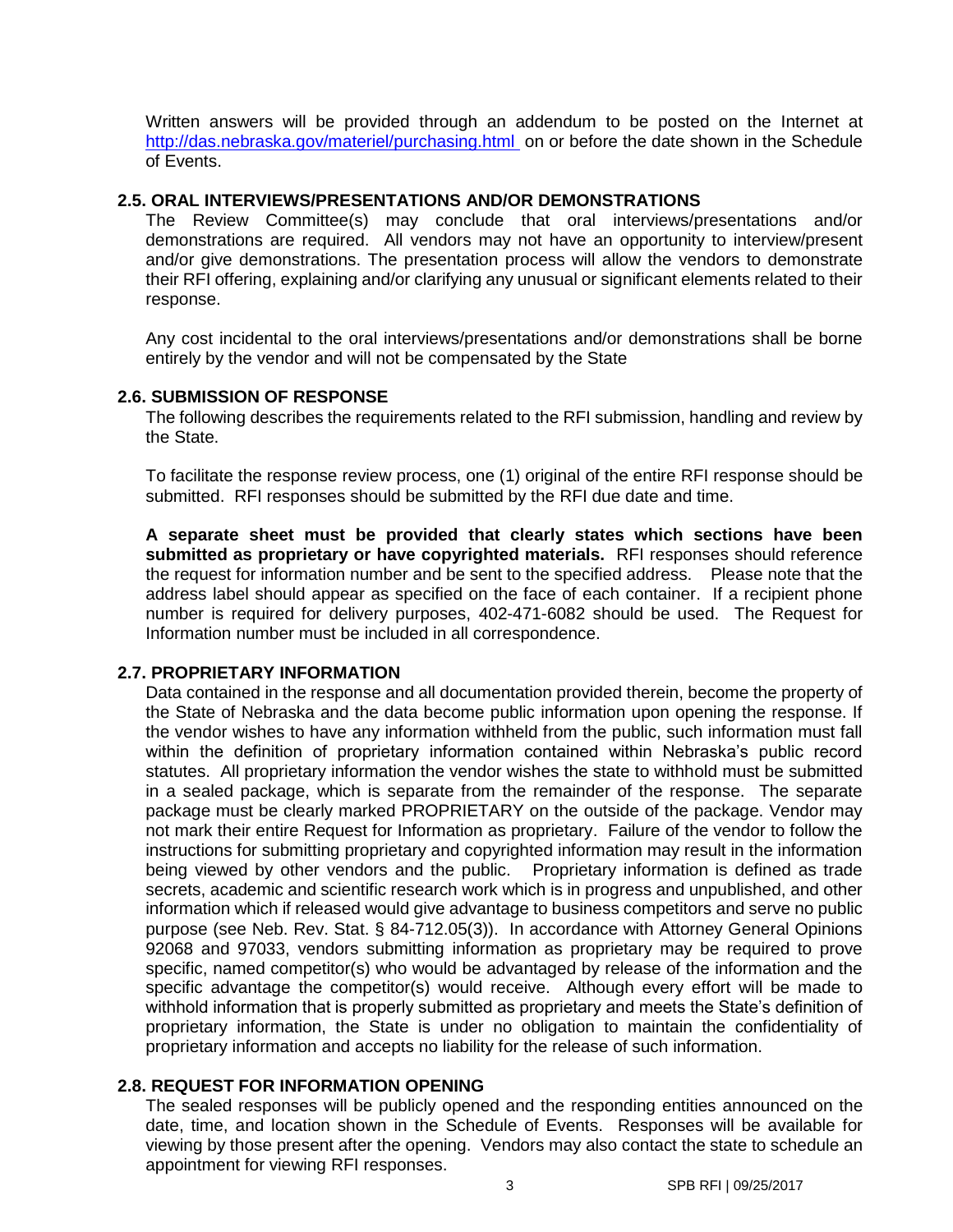## <span id="page-5-0"></span>**3. PROJECT DESCRIPTION AND SCOPE OF WORK**

The vendor should provide the following information in response to this Request for Information.

#### <span id="page-5-1"></span>**3.1. PURPOSE AND BACKGROUND**

The State of Nebraska, DHHS, is the State's largest agency with six (6) divisions and over five thousand employees. The five divisions are: Behavioral Health, Developmental Disabilities, Public Health, Children and Family Services, Medicaid and Long-Term Care, and Operations.

In 2018, DHHS, created a centralized procurement organization, Central Procurement Services ("Procurement Services"), under the division of Operations to better track and expand on contract authoring, management and procurement planning. DHHS is looking to better centralize the contact authoring, management and procurement planning process. **DHHS is not looking for an electronic bidding, requisitioning, or purchase order system**, we are looking to better draft and develop contracts, track deliverables and contract requirements, and plan for future procurements.

## <span id="page-5-2"></span>**3.2. CURRENT BUSINESS PRACTICES**

#### **Contract Authoring**:

Contract authoring is currently completed through a DHHS-developed SharePoint authoring process, using Microsoft Word Templates, developed by division staff in the divisions and reviewed and approved by Procurement Services and agency legal counsel. DHHS seeks a system that will provide a single method of authoring, drafting, reviewing and approving contracts through all six divisions.

#### **Contract Monitoring**:

Currently, each division of DHHS has its own internal contract management processes, using its own forms and methods of tracking. DHHS desires to have a consistent, agency-wide system for contract management.

#### **Procurement Planning:**

DHHS currently plans procurements through Procurement Services using Microsoft Project templates and plans for each procurement and division procurements. DHHS desires to have a single system for planning procurements that can be accessed and utilized by Procurement Services.

#### <span id="page-5-3"></span>**3.3. CURRENT ENVIRONMENT**

DHHS currently utilizes SharePoint for the requisitioning and approval process which then flows in to DocuSign for signature. After signatures have been obtained, the contract will be loaded into the State system of record, JD Edwards Enterprise One Ver. 9.2 (E1). Payment and other contract deliverable documentation is kept by contract manager (non-Procurement Services DHHS staff). Payment requests off of a contract are submitted into a Hyland OnBase solution and then entered into E1 for purchase order and payment. DHHS has to go through multiple solutions to find the history of a contract as each system serves a specific function and there is not one clear solution for contract management and procurement planning.

#### <span id="page-5-4"></span>**3.4. INFORMATION REQUESTED**

DHHS is seeking a system that may work in conjunction with an eProcurement system, specifically Periscope, and a financial system, specifically JD Edwards Enterprise One Ver. 9.2. The solution should manage the contracting and procurement planning process. The following requirements are requested by DHHS in the solution. This list is not an all-inclusive list of requirements, but a list of capabilities we would want a solution to have.

#### <span id="page-5-5"></span>**3.4.1. Contract Authoring**

 Create smart templates based on choices (i.e., ability to select contracts for services, subaward or grant agreements, or amendments)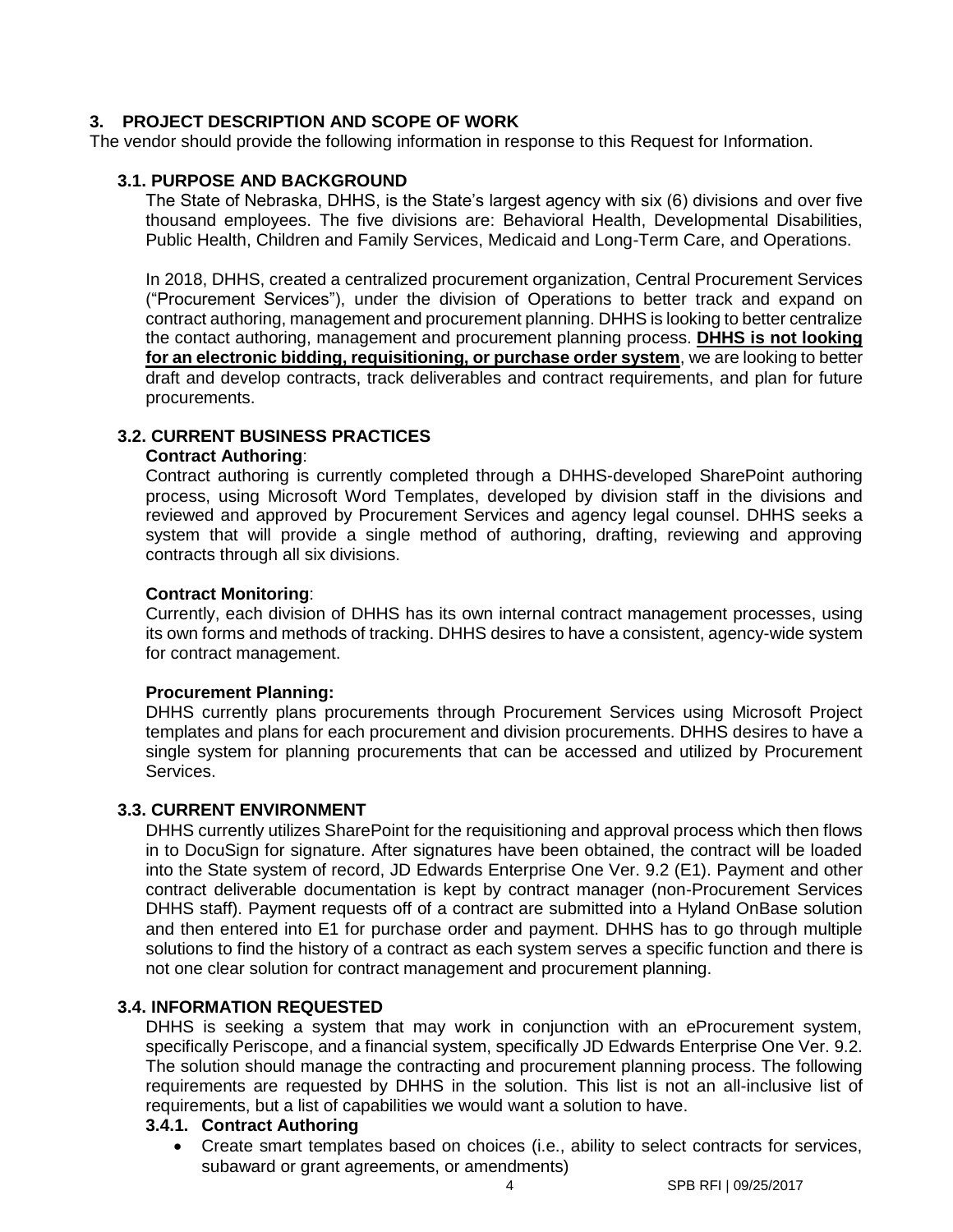- Clause library (i.e., ability for contract drafters to select standard terms based on questions or selections)
- Ability to handle grant agreements, not just contracts
- Internal and external contract authoring (allowing vendors to redline in system)
- Ability to flow into a contract management solution for contract lifecycle management
- Training modules, how-to guides and resources
- DocuSign integration
- Automatic Notifications (i.e., notifying for each level of approval)

### <span id="page-6-0"></span>**3.4.2. Contract Management**

- Interface and compatibility with an eProcurement and financial solution
- Manage procurement contracts
- Automate the contract lifecycle
- Workflows
- Automatic Notifications
- Standardize and control contract development
- Strengthen operational, contractual, and regulatory compliance
- Contract Repository
- Terms and Conditions library
- Track expiration dates
- Track insurance certificates
- Ability to add custom fields and reports
- Ability to integrate with multiple projects
- Dashboard for quick review of all contracts
- Dashboard for each contract
- Data Analysis including cycle time, amount by type of contract, amount by personnel, cost savings, cost avoidance, contract expiring by month, etc. to easily capture Key Performance Indicator Metrics (KPI)
- Vendor management, including ability to request price increases or changes
- Features specific for federal award grant management
- Reporting and query capabilities

### **3.4.3. Procurement Planning**

- Project management features, including timeline tracking and reminders
- Comprehensive procurement planning review